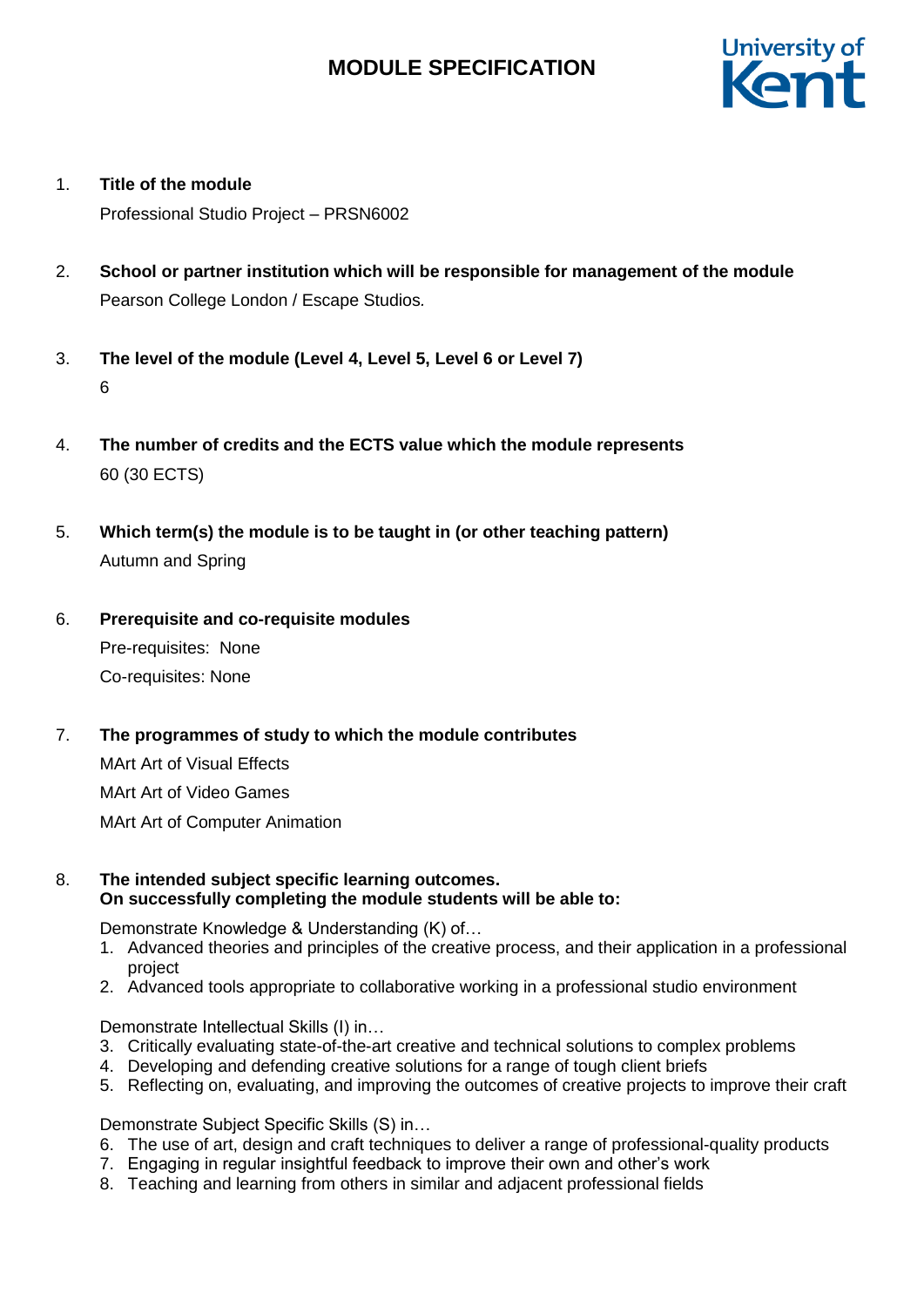

# 9. **The intended generic learning outcomes. On successfully completing the module students will be able to:**

Demonstrate Transferable Skills (T) in…

- 1. The management of resources to deliver shared objectives within a changing environment
- 2. Effective collaboration within and across teams, including the management of time, skills, and resources
- 3. Communicating creative and technical ideas to peers, clients and other professionals

## 10. **A synopsis of the curriculum**

This module brings together all of the preparation, training, and experimentation of the previous two stages, into a learning experience that will ensure graduates are ready to work effectively in the industry or to take on the challenges of the final Master year.

The cohort will operate like a professional studio, creating a company identity, and building a company culture. There will be an imposed hierarchy and structure, with support for project and client management where necessary. Students will work in teams on multiple open and complex creative briefs from clients and industry partners. Some of the briefs will demand working across teams within and between pathways, forcing the kinds of collaborations that are essential in the industry.

This project is all about learning how to make beautiful digital products whilst dealing with the complexities of a fast-paced studio environment. As with previous projects, there are clear expectations on the quality of the art, design, and technical aspects, as well as a solid understanding of business and effective creative processes. The difference here are the much higher standards in all of those areas, and the demands of multiple, parallel projects with varying requirements and constraints.

The studio must produce technically excellent, beautiful work for multiple clients, with varying artistic styles. They will have to deal with different kinds of businesses, all with different priorities for their products. Perhaps most importantly they need to ensure that their working processes are as efficient as possible. As complexity increases it is even more important to manage time and resources effectively, to avoid overwork, and to meet deadlines.

As this module sits alongside "Advanced Specialism" and "Professional Practice" it is largely practical and the learning will be through working on the collaborative projects. Peers will support each other to learn and grow using the Pearson College / Escape Studios methods that they have been using during the last two stages. Tutors and industry professionals will support through formative feedback in dailies and notes sessions.

As with other projects, the final products are assessed via the showcase, with students evaluating their own performance and contribution to the team through personal retrospectives.

Students will design and develop creative solutions to multiple, complex client briefs. They will work together as teams in a studio, dividing tasks, managing workflow, and building collaborations to meet given deadlines. They will pitch their concepts to clients and tutors for formative feedback before embarking on development and receive regular formative feedback during the production.

The teams will adopt and adapt industry-standard working practices, tools and techniques. They will be expected to critically reflect on both final product and the development process to offer insights that will inform their future work, and to assess their own contribution and performance.

Keywords: Projects, clients, briefs, intensive, complex, collaborative, technical, portfolio

Outline syllabus:

- Working with multiple client briefs and changing expectations
- Collaborating with others from different fields
- Learning new technical skills to meet creative challenges
- Reflecting to improve practice
- Teaching others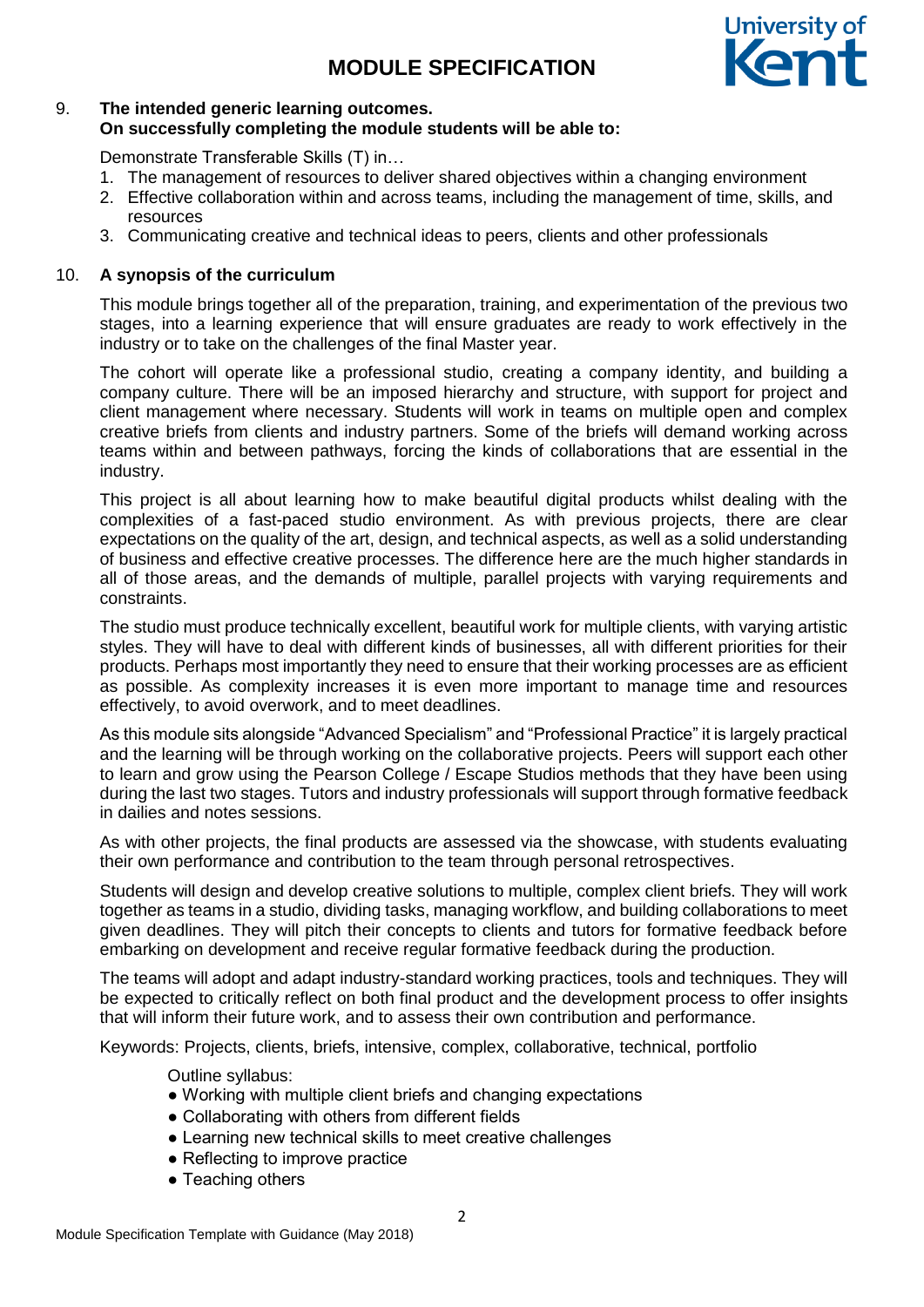

• Using regular feedback and coaching to support others

### 11. **Reading list (Indicative list, current at time of publication. Reading lists will be published annually)**

Edward de Bono, *Lateral Thinking: A Textbook of Creativity*, 12 Nov 2009 Mihaly Csikszentmihaly, *Creativity: The Psychology of Discovery and Invention*, 6 Aug 2013 Ed Catmull Dr, *Creativity, Inc.: Overcoming the Unseen Forces That Stand in the Way of True Inspiration*, 8 Apr 2014 David Kelley and Tom Kelley, *Creative Confidence: Unleashing the Creative Potential Within Us All*, 15 Oct 2013 Dave Gray and Sunni Brown, *Gamestorming: A Playbook for Innovators, Rulebreakers, and Changemakers*, 2 Aug 2010 Susan Wheelan, *Creating Effective Teams: A guide for members and leaders*, Sage Peter Senge, *The Fifth Discipline: The Art & Practice of the Learning Organization*, Doubleday **Business** *Journal of Engineering, Design and Technology Creativity Research Journal The Journal of Creative Behavior*  Creative Bloq,<http://www.creativebloq.com/> 99u,<http://99u.com/> Harvard Business Review,<https://hbr.org/> Art of VFX,<http://www.artofvfx.com/> Mashable,<http://mashable.com/> Wired,<http://www.wired.com/> Kotaku,<http://www.kotaku.co.uk/> Gizmodo, http://www.gizmodo.co.uk/ FastCompany,<http://www.fastcompany.com/> Inc,<http://www.inc.com/> Creative Review, http://www.creativereview.co.uk/

#### 12. **Learning and teaching methods**

Learning and teaching takes place through four key modes of delivery. These provide a blend of technical skills training, exploration of theory and praxis, application in the studio, and selfdirected study and development time. The balance differs depending on the type of module.

As this module takes place largely in a studio environment, knowledge, skills and understanding are advanced through practice-based learning, experimentation and reflection.

- Skills Sessions c. 40 hrs
- Tutorials c. 90 hrs
- . Studio Time c. 270 hrs
- . Self-Directed c. 200 hrs
- **Total 600 hours**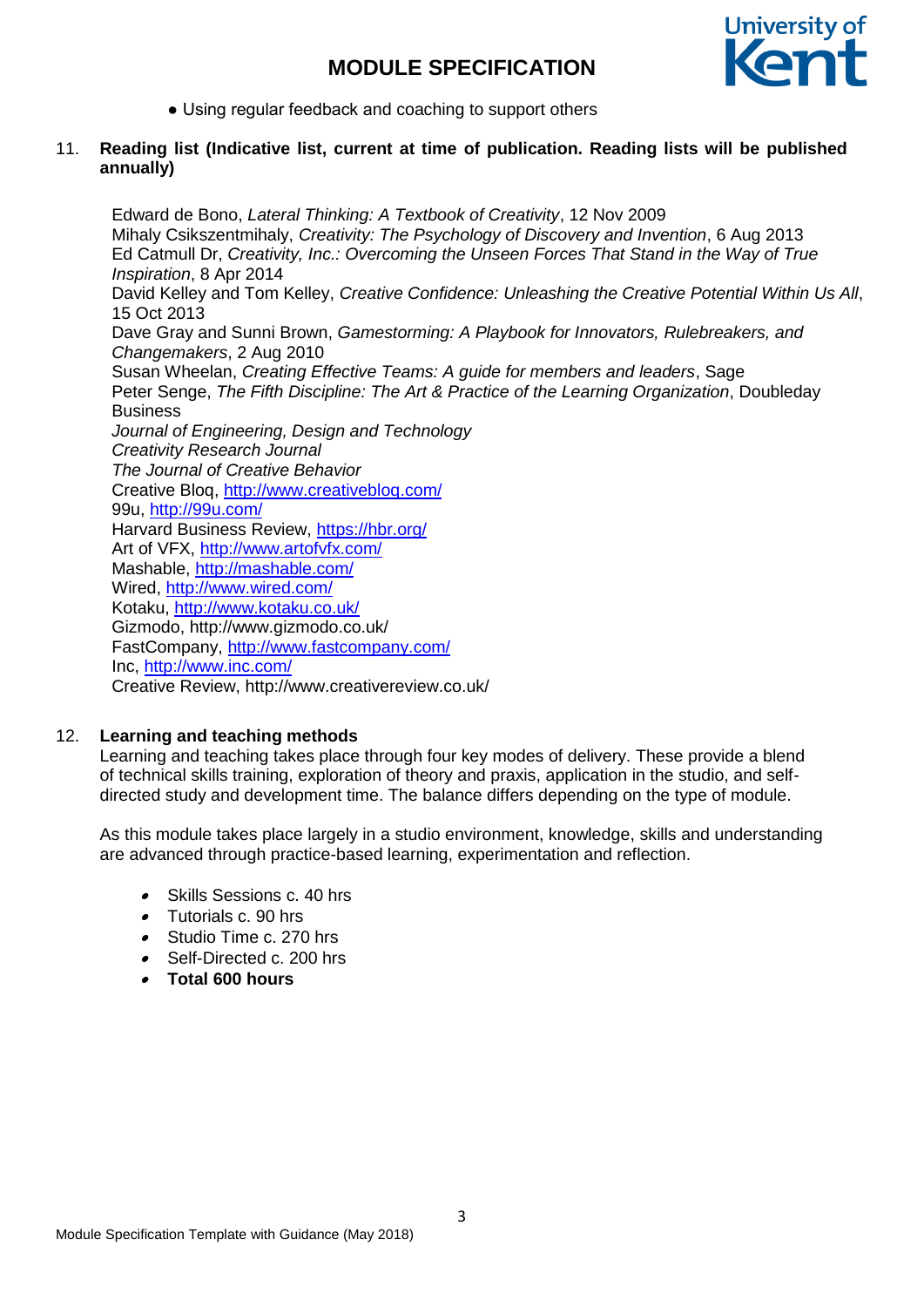

## 13. **Assessment methods**

13.1 Main assessment methods

## **Concepts exercise (Formative 0%)**

Produce and present proposals for each project to the client at a Panel Crit. They must include development work covering the look and feel, technical requirements, project management, and justification of how they meet the brief.

## **Production progress exercise (Formative 0%)**

The student will produce and present progress for each project for the client at a Panel Crit. They will show their work completed to date, together with an analysis of its success relative to the original proposal and a plan for successful completion of the projects.

## **Assignment 1: Team Product (75%)**

With clear direction from clients following the Concept and Progress phases, the student will present their completed solutions. This should demonstrate selection and use of appropriate methods, tools and techniques to realise the idea, managing the team and resources effectively to meet any changes during the project. The presentation will be at a showcase to a Panel Crit of peers, tutors and industry professionals. This presentation should include a Retrospective Review, at which the student should present the outcomes of a group retrospective that consolidates lessons from the project.

# **Assignment 2: Individual Retrospective (25%)**

The student will be required to use the learning outcomes as starting points for an enquiry into their work over the course of the module. How does their work relate to established theory and practice? How well did they do? What might they do differently next time? They will need to write their analysis, give themselves a grade based on the grading criteria, and present this for moderation and assessment.

## 13.2 Reassessment Methods

| <b>Module learning</b><br>outcome   | 8.1 | 8.2      | 8.3                       | 8.4 | 8.5 | 8.6      | 8.7 | 8.8 | 9.1      | 9.2 | 9.3 |
|-------------------------------------|-----|----------|---------------------------|-----|-----|----------|-----|-----|----------|-----|-----|
| <b>Learning/ teaching</b><br>method |     |          |                           |     |     |          |     |     |          |     |     |
| <b>Skills Sessions</b>              | X   | $\times$ | $\times$                  | X   | X   | $\times$ | X   | X   | $\times$ | X   | X   |
| <b>Tutorials</b>                    | X   | X        | X                         | X   | X   | X        | X   | X   | $\sf X$  | X   | X   |
| <b>Studio Time</b>                  | X   | $\sf X$  | X                         | X   | X   | X        | X   | X   | $\sf X$  | X   | X   |
| Self-Directed                       | X   | $\times$ | $\boldsymbol{\mathsf{x}}$ | X   | X   | X        | X   | X   | X        | X   | X   |
| <b>Assessment method</b>            |     |          |                           |     |     |          |     |     |          |     |     |
| Product                             | X   | $\sf X$  | $\times$                  | X   |     | X        | X   |     | X        |     | X   |
| Retrospective                       |     |          |                           |     | X   |          |     | X   |          | Χ   | Χ   |

#### 14. **Map of module learning outcomes**